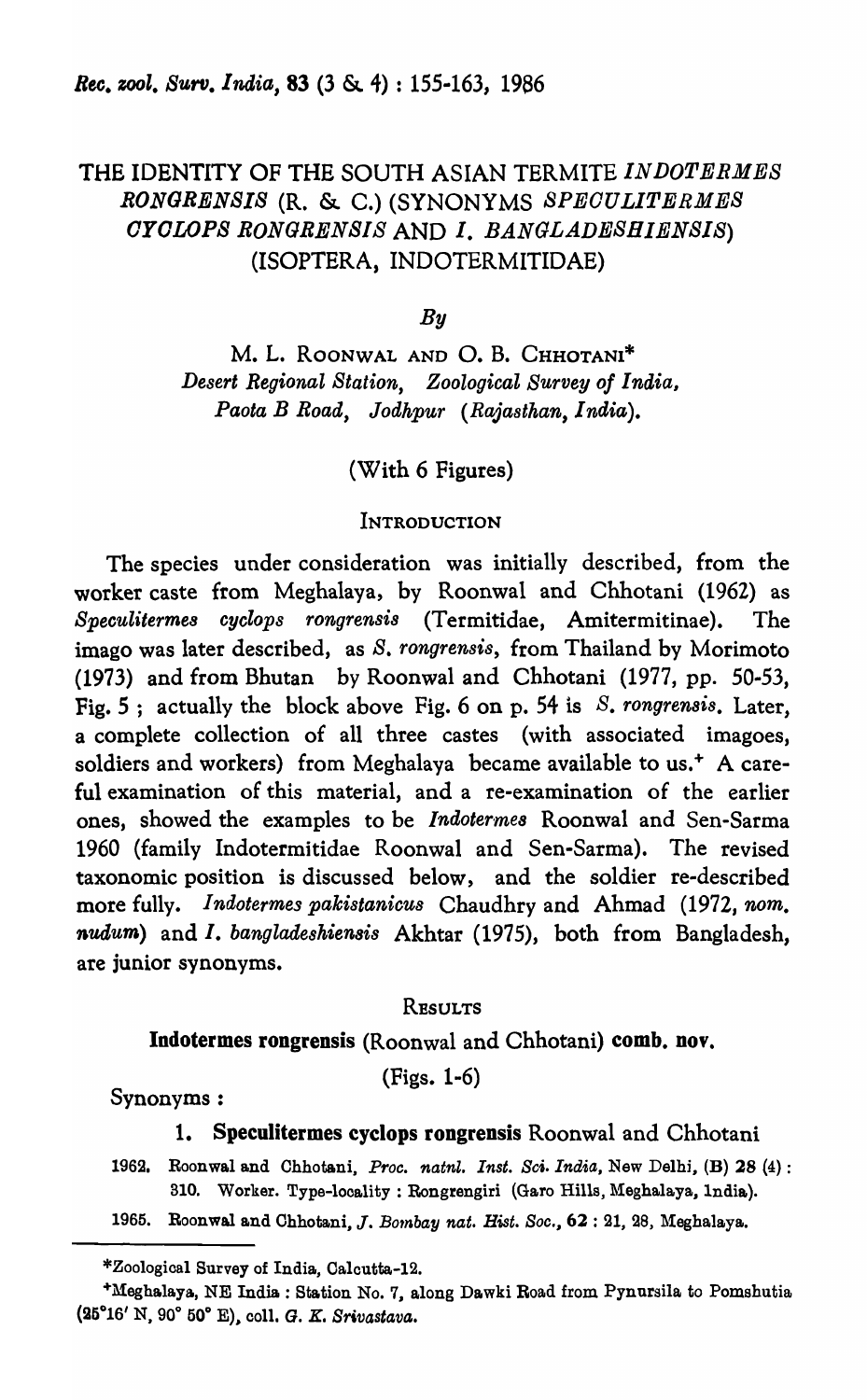# 2. Speculitermes rongrensis Roonwal and Chhotani

- 1973. Morimoto, *Bull. Govt. Forest Sta.*, No. 257: 62-63. Thailand. Imago. Status *nov.* (vide remarks infra).
- 1977. Roonwal and Ohhotani, *Ent. Basiliensia,* Basel, 2 : 50-58. Imago. Bhutan.
- 1980. Roonwal and Verma, *Proc. Indian natnl. Sci. Acad.*, New Delhi, (B) 46 (3): 253-254. Wing microsculpturing.

#### 3. Indotermes pakistanicus Chaudhry and Ahmad

1972. Chaudhry and Ahmad, *Termites of Pakistan (Final Tech. Rept., P. L. 480 Program.),* Peshawar, p. 24. Soldier and Worker. Bangladesh. *Nom. nuaum*  (vide Akhtar, 1975, p. 116, foot-note).

# 4. Indotermes bangladeshiensis Akhtar

1975. Akhtar, *Bull. Dept. Zool. Punjab Univ.* (Lahore), (N. S.), Art. 7, pp. 113 et seq. Imago and soldier. Type-locality: Ukhia. (BE Bangladesh).



Fig. 1. I *ndotermes rongrensis* Imago. Bhutan. A. Head and pronotwn, in dorsal view. B. Same, in side view.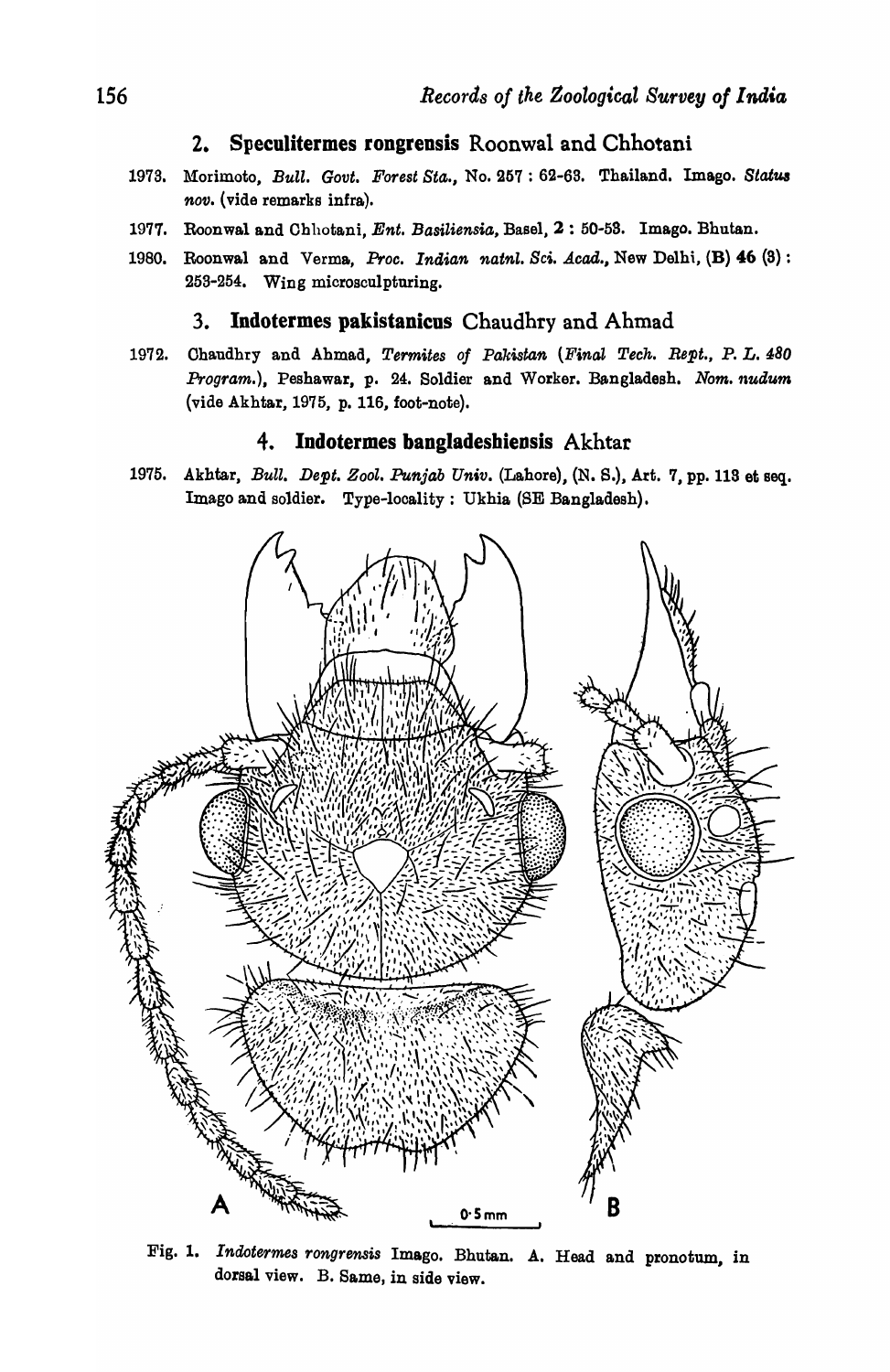1. IMAGO (Figs. 1-3). A description is available in Morimoto (1973, pp. 62-63) and in Roonwal and Chhotani (1977, pp. 50- *53\*).* The wings are re-described here more fully (with a different interpretation of venation) and the tarsi (given earlier as 4-segmented) are shown to be 3-segmented (Fig. 3). Head hypognathus. Wings



Fig. 2. *Indotermes rongrensis*. Wings (imago from Meghalaya, India). A. Forewing. B. Hindwing.

C, costa; Cu, cubitus; M, media; R, radius; Sc, subcosta.

(Fig. 2) transparent, colourless, scales and base brownish; weakly hairy. Length with scale: forewings  $13.0\n-16.0$  mm, hindwings  $12.0-$ 14.5 mm; maximum width: forewings 3.3 mm, hindwings 3.5 mm. Forewing scale not covering hindwing scale. Costa and radius long, well marked, running parallel and close to each other all along the length of wings; subcosta small in forewing, absent in hindwing; media arising independently in forewing and from radius in hindwing, and with 3-5 branches; cubitus with 8-12 branches. Wings covered on both sides by micro-sculpturing consisting of a row of pointed papillae on the anterior margin and minute (size 2-6  $\mu$ m), simple, nonasteroid micrasters (with 1-3 arms) on the membrane; density 3100-3800/mm<sup>2</sup> (Roonwal and Verma 1980).

2. SOLDIER (Figs. 3 and 4). Head brown with reddish tinge. Pronotum darker, with a white, median streak extending to 9th abdominal tergum. Head and pronotum densely covered with small hairs

<sup>\*</sup>The blocks of Fig. 5 and 6 were mistakenly transposed in printing. The block above Fig. 6, on p. 54, really belongs to *S. rongrensis.*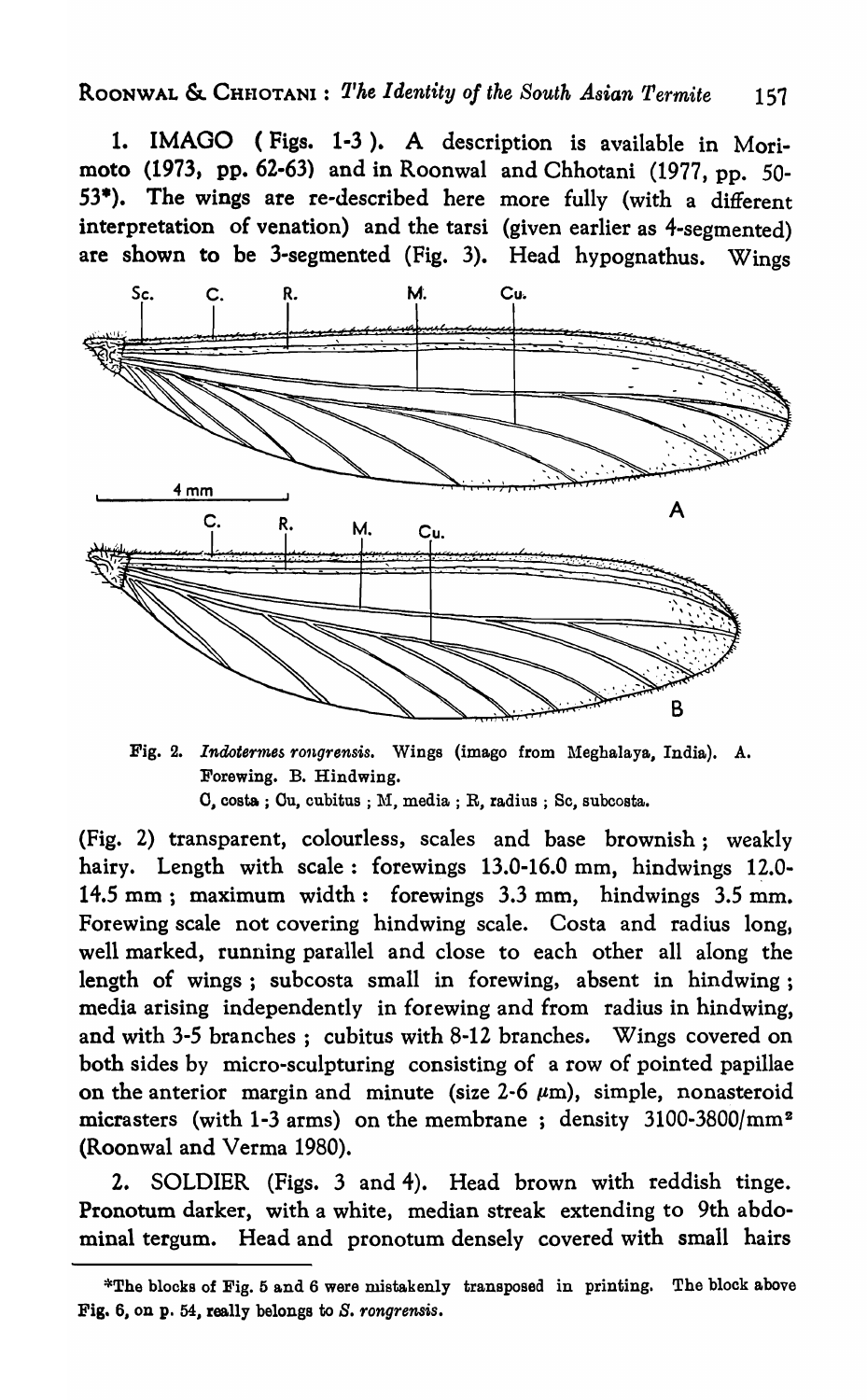

Fig. 3. *Indotermes rongrensis*. Distal parts of legs. A, B, C, Imago. Fore, middle and hind legs, respectively. D, E, r'. Soldier. Fore, middle and hind legs, respectively. G, H. I. Worker. Fore, middle and hind legs, respectively.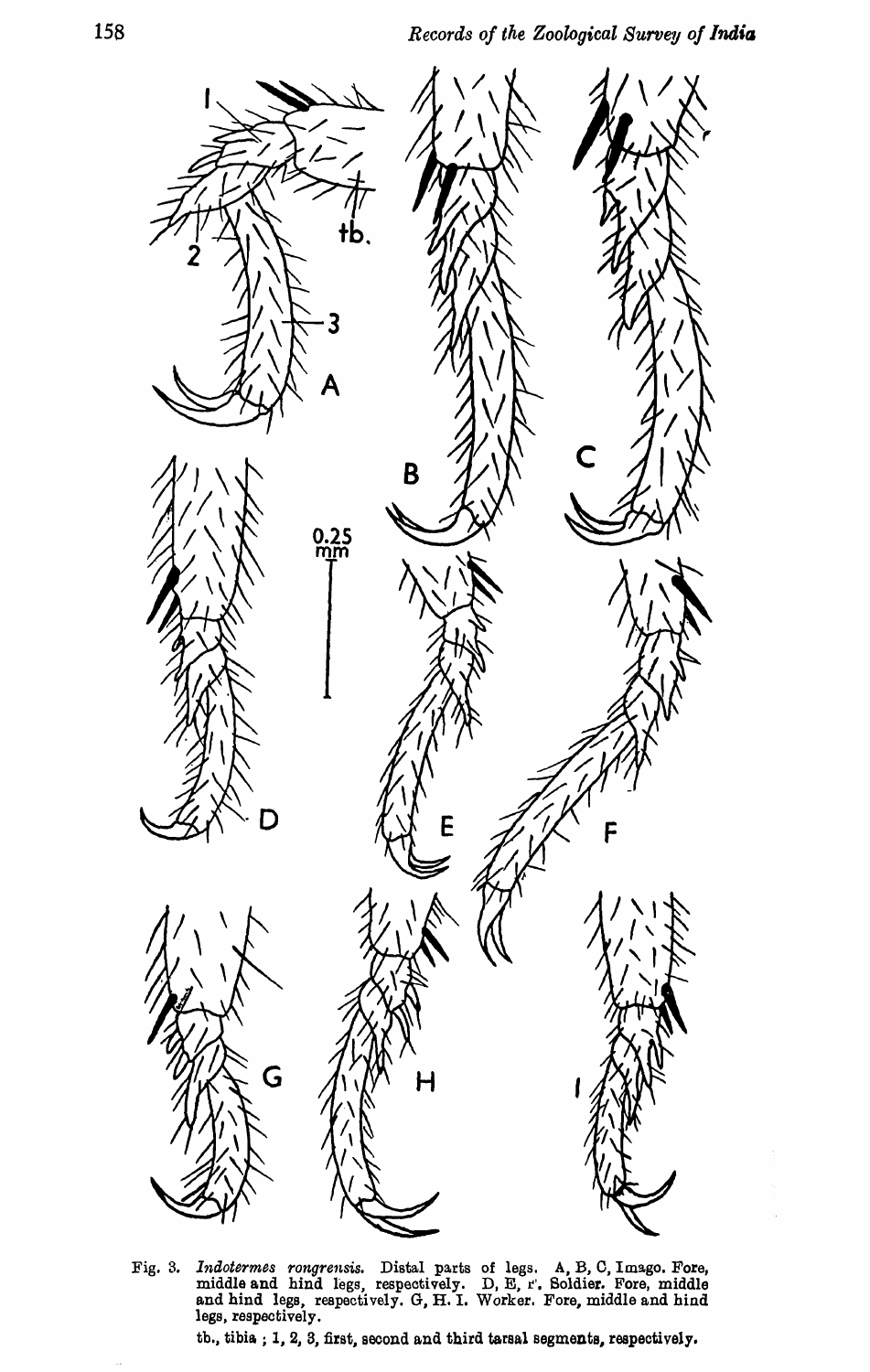and a few long bristles. Total length 7.2-7.3 mm. Head subrectangular, slightly longer than wide (length to base of mandibles 2.24-2.50 mm, maximum width 1.91-2.18 mm; index Width/Length 0.82-0.87) ; strongly hypognathus; Y-suture faint; mid-dorsal spot absent. Eyes and



Fig. 4. *Indotermes rongrensis*. Soldier. Meghalaya. A. Head and pronotum, in dorsal view. B. Same, in side view. C. Postmentum. D. Distal part of hind leg.

Anteclypeus hyaline, apilose, anterior margin substraight. Postclypeus demarcated from frons only at the lateral corners; with a few hairs. Labrum very small (in relation to the massive head), tongue-shaped, slightly longer than wide (length 0.44-0.47, width 0.44 mm). Mandibles much shorter than head (slightly longer than half the head-length 1.37-1.40 mm; index Mandible-Iength/Head-length 0.55-0.56) ; massive, with a large basal platelet and a more slender, attenuated, incurved,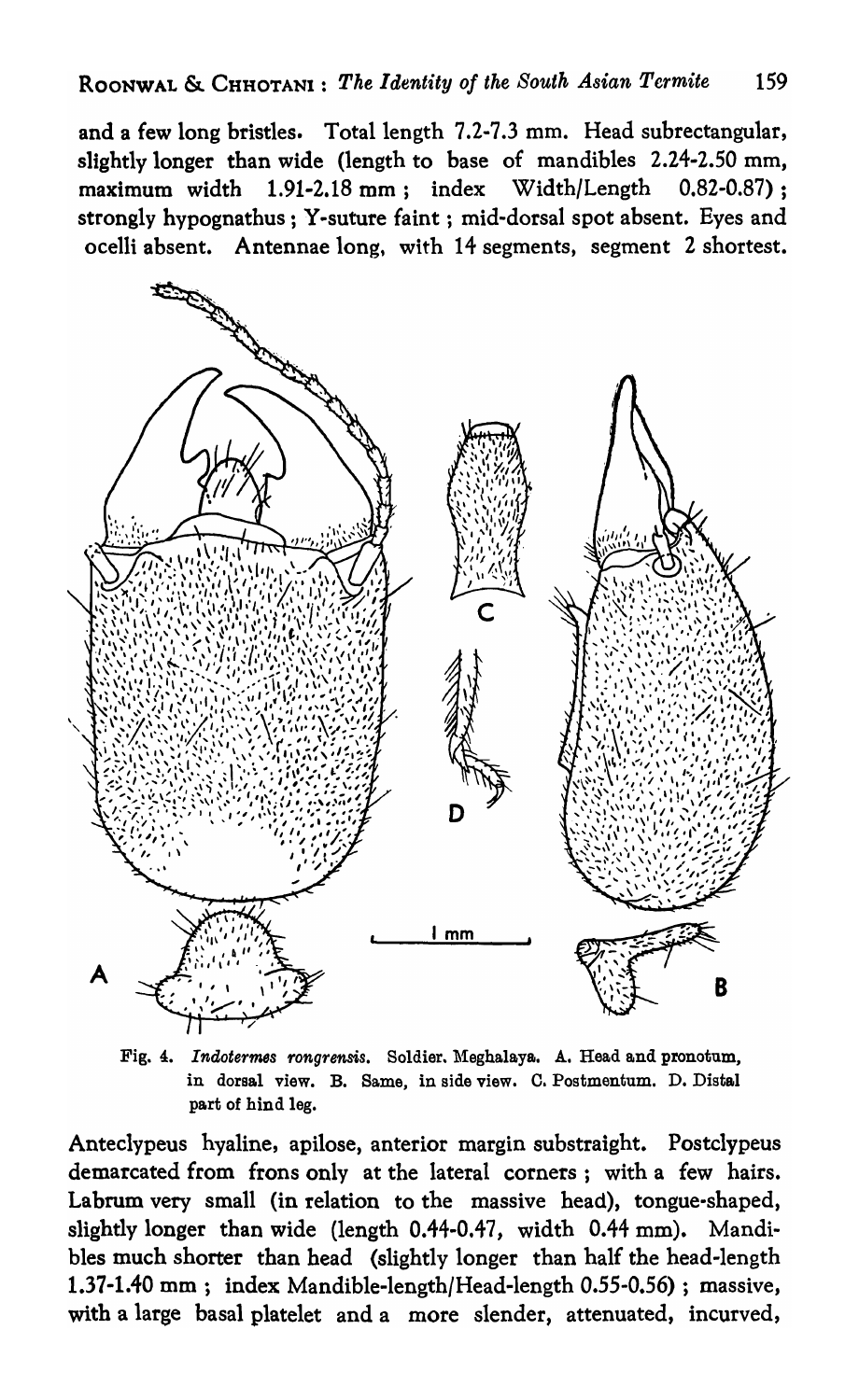

Fig. 5. *Indotecrmes rongrensis.* Worker. Meghalaya. A. Head and thorax, in dorsal view. B. Head and pronotum, in side view. O. Labrum (mounted on slide), in dorsal view. D, E. Left and right mandibles. F. Antenna. G. Pronotum, in dorsal view. H. Same, in side view. (Ex Roon wal and Chhotani 1962).

acl., anteclypeus ; ant., antenna; apt., apical tooth of mandible; at., anterior; Ir., labrum; It., left;  $m1-m2$ , first and second marginal teeth of mandibles; md., mandibles; m. s., mid-dorsal spot; mst., mesonotum; mtt., metanotum; pcL, postclypeus; prt., pronotum i pt., posterior; rt., right.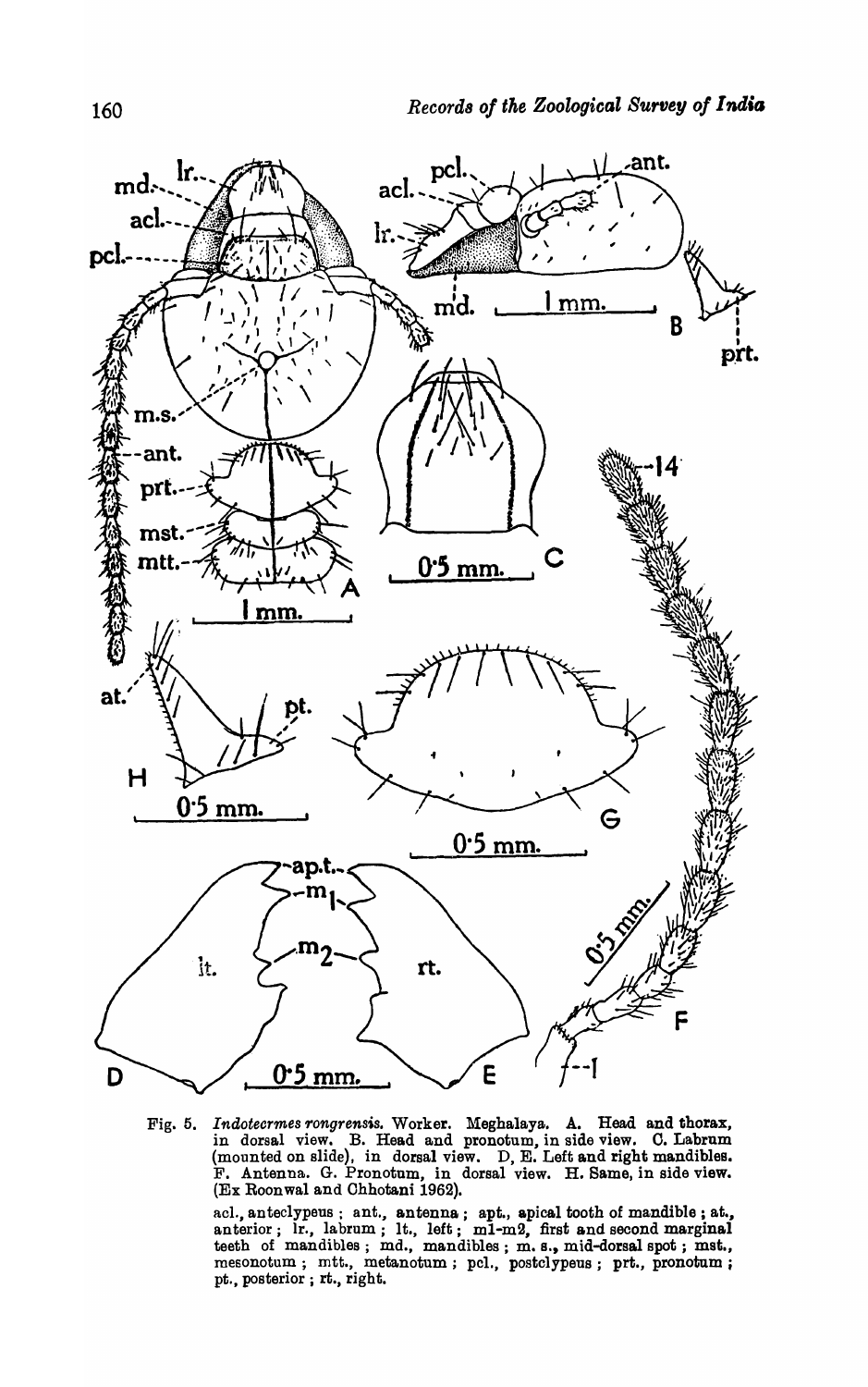pointed apical part; with a large, pointed tooth at the junction of the two parts on the inner margin; the left tooth larger than the right. Postmentum club-shaped, slightly raised, with a bulge in the middle; short (in relation to head; length 0.93·1.25, maximum width 0.50- 0.56 mm; index Postmentum-Iength/Head-Iength 0.6); the anterior margin weekly convex, the posterior slightly incurved. Pronotum much smaller than head (length 0.72-0.82, maximum width 0.99- 1.06 mm); strongly saddle-shaped, anterior lobe much longer than posterior; anterior margin convex, strongly rounded, posterior margin weakly incurved. Legs long, thin; tarsi 3-segmented; apical tibial spur formula 2: 2: 2. Abdomen oblong, weak and delicate (in relation to the massive head). Cerci 2-jointed ; styli absent.



Fig. 6. nIap of Indian Region~ showing the distribution of *Indotermes rongrensis.* 

3. WORKER (Figs. 3 and 5). A description is available in RoonwaI and Chhotani (1960), but the tarsi are 3-segmented.\*

<sup>\*</sup>Earlier, Roonwal and Chhotani (1962, p. 315) gave the tarsi as 4-segmented. On reexamination of the holotype and paratypes, we found them to be 3-segmented.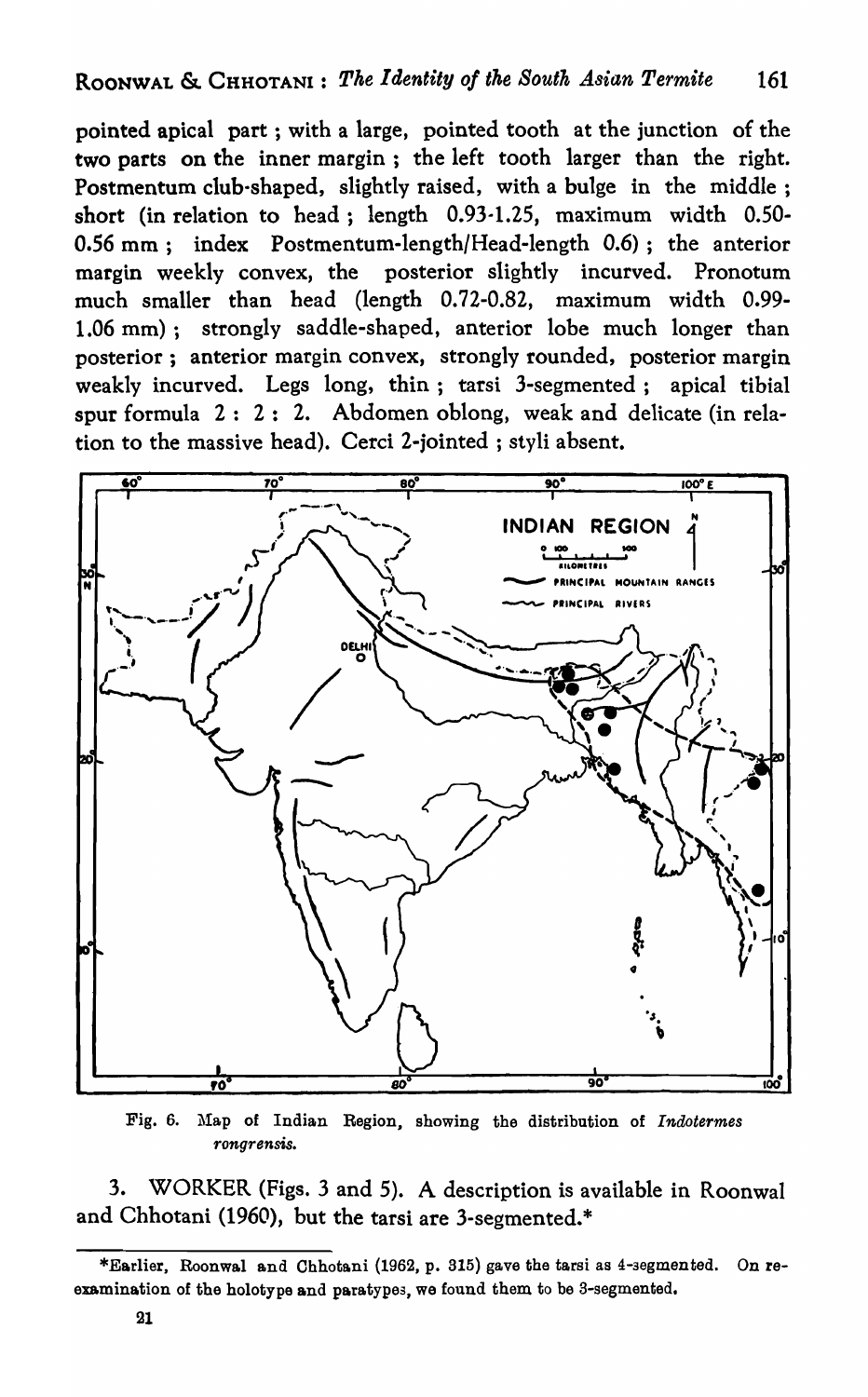*Distribution* (Fig. 6).

South and South-east Asia. From NE India east to Thailand, as follows :- BHUTAN: Thimphu river bank; Samchi (300 m) and Puntsholing (200-400 m). INDIA (NE part, e. g., Meghalaya): Rongrengiri (Garo Hills, 25°30'N and 90°30'E, the type-locality); Umsa Nongkharai (Khasi and Jaintia Hills, 25°40'N and 91°50'E); along the Dawki Road from Pynursila to Pomshutia, 25°15'N, 90°50'E). BANGLA-DESH: (Ukhia, Chittagong District). THAILAND (Fang, 19°55'N, 99°20'E), Chiong Dao (19°15'N, 98°40'E), Mae Klang Waterfall, (ca. 15° N, 99°E) [N and SW Thailand].

### **DISCUSSION**

*I. rongrensis* is the most widely distributed of the seven known species of the genus *Inaotermes* Roonwal and Sen-Sarma (syn. *Sinotermes*  He and Xia) which occurs in South and South-east Asia to southern China (Bhutan, NE India, Bangladesh, Burma, Thailand, S. China). The Thailand examples of *I*, *rongrensis* (Morimoto 1973, imagoes) are somewhat smaller than those from elsewhere, but are otherwise quite similar; the tarsi, stated to be 4-segmented by Morimoto, are really 3-segmented, and segment 2 (in his figure 5) is incomplete and too illmarked to be regarded as a true segment.

#### ACKNOWLEDGEMENTS

We are indebted to Dr. N. S. Rathore (Zoological Survey of India, Jodhpur) for considerable assistance with the figures; and to the Director, Map Publication officer, Survey of India, Dehra Dun, for the exact positions of the localities in Thailand.

# **SUMMARY**

The confusion regarding the identity of an interesting South Asian species, *Indotermes rongrensi8* (Roonwal and Chhotani) (family Indotermitidae) is clarified. It was initially described from workers from NE India (Meghalaya) by Roonwal and Chhotani (1962), as *Speculiter. mes cyclops rongrensis* (Termitidae, Amitermitinae). The imago was described by Morimoto (1973, from Thailand) and by Roonwal and Chhotani (1977, from Bhutan). Akhtar (1975) described the various castes from Bangladesh as *I ndotermes bangladeskiensis* (placing it in the subfamily Apicotermitinae of family Termitidae). The availability of a complete collection (of associated imagoes soldiers and workers) from Meghalaya India, has made it possible for us to re-examine and clarify the taxonomic position of the species which is a true *I ndotermes.*